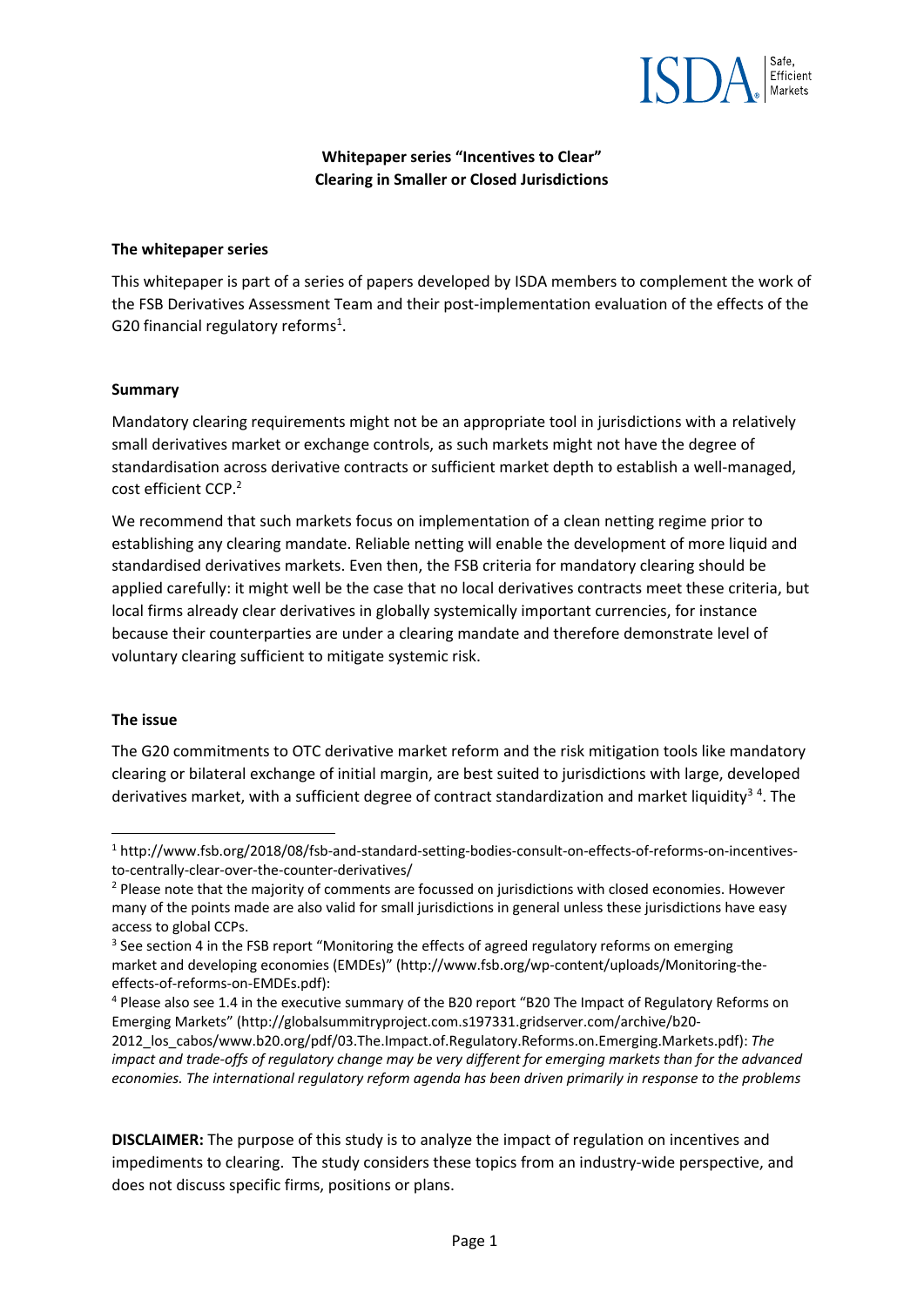predominant aim of clearing and exchange of initial margin for bilateral transactions is to reduce systemic risk, at the cost of implementing additional market infrastructure. Small derivatives markets are unlikely to pose systemic risk, while at the same time these markets might not be large enough to sustain the implementation of dedicated CCPs or infrastructure to safely exchange bilateral margin. There are also further complications to clearing in small or closed derivatives markets. In some cases, bilateral exchange of initial margin may be a more effective and efficient means to reduce systemic risk for such jurisdictions.

In their report "OTC Markets and Derivatives Trading in Emerging Markets", IOSCO provides the recommendation "*Recommendation 6: While jurisdictions that have relatively large and complex OTC markets should assess the use of CCP clearing for CCP eligible products, the jurisdictions which have relatively small and non‐complex markets should not need to centrally clear the transactions, as it may impose a considerable cost in doing so."*

Jurisdictions with small or closed financial markets will not be able to benefit from the efficiencies of global CCPs. This is because:

- Such global CCPs would not be able to settle margin flows in the unconvertible local currency.
- Local firms might be small in relation to access criteria.
- Local collateral might not be eligible for the global CCP.

- Local clearing members might not be able to participate in the default management.
- Global firms might not be able to bid for portfolios that include transactions in a restricted currency.

Setting up a local CCP could be very inefficient for small jurisdiction and could pose risk issues particular to developing markets:

- *High fixed cost:* Setting up the operational capabilities and a credible, PFMI compliant risk management framework is not dependent on the size of the CCP. If a local CCP has to cover the cost of an initial investment that is comparable to a global CCP, this CCP has either to charge significant higher clearing fees or cut corners in their risk management framework.
- *Less Mutualisation:* Such a CCP will have fewer clearing members with a lower level of sophistication and experience in clearing. If one of those members defaults, there are fewer members to bid at the auction, to accept clients of the defaulted member for porting, and to pay into recovery tools.
- *Correlation:* Local members will be more correlated with each other and could be susceptible to the same shocks in the local economy.
- *Directionality:* With fewer, smaller firms serving a similar type of clients, those local clearing members could all have portfolios that are similarly directional. If the majority of clearing members have similar positions, those clearing members will not be incentivised to bid aggressively in the auction if one of them defaults.
- *Availability of HQLA:* Local clearing members, especially if the currency is not convertible, could have issues sourcing HQLA. If the HQLA is collateral from another jurisdiction, the CCP

*encountered in the advanced economies during the global financial crisis. Emerging markets are typically very different in terms of the health of their banking systems, the development of their capital and broader financial markets, and in the financial needs of the broader economy, given the pace and stage of economic growth and development. Consequently, it may be that some regulatory changes aimed at curbing problems in developed financial markets may not be appropriate for emerging markets where starting positions and dynamics are different.*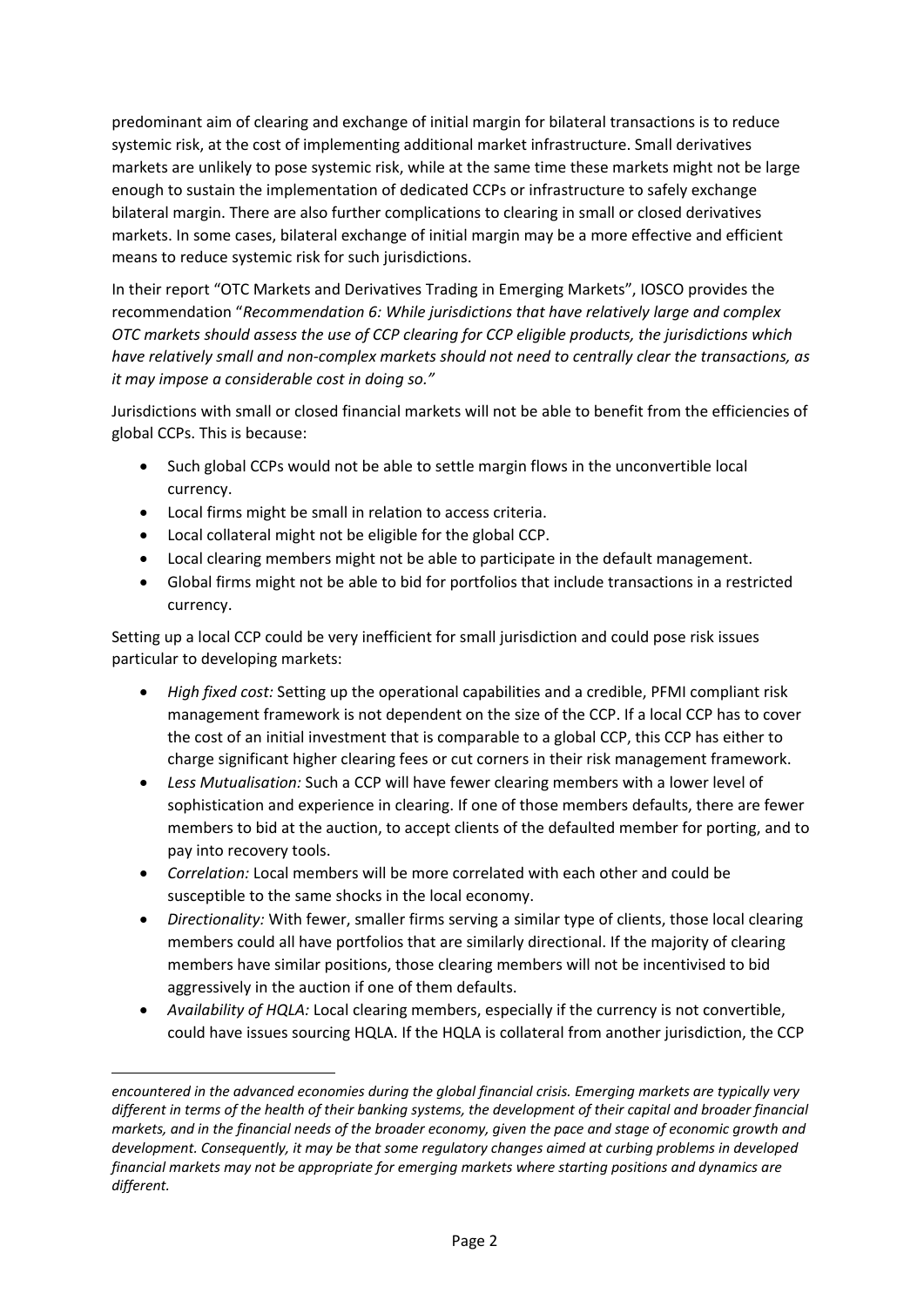has to either accept credit risk, or has to allow local collateral and local cash. Local collateral could mean the CCP will have to charge higher haircuts than for HQLA.

- *Wrong way risk:* A local CCP with local clearing members, clearing transactions in local currency collateralised with local collateral will have to deal with large degrees of wrong‐way risk and make the market less stable in a crisis.
- *Legal Basis:* Local law might pose difficulties for the CCP in setting up enforceable collateral and netting provisions, affecting the qualifying CCP status of the CCP, and potentially making it costly for global firms to access this CCP.
- *Price differences:* It is likely that a basis (price differences) will develop between the local CCP and global CCPs that might offer the same or similar products, for instance non‐ deliverable swaps. Such price differences have even be observed in larger jurisdictions, for instance Japan.

Whilst the G20 commitments were agreed at a global level, including some of the jurisdictions in question, one could argue that these commitments should be implemented in a harmonized and coordinated manner that ensures a level playing field for market participants. Given the issues listed above, there will however not be a level playing field for clearing in smaller jurisdictions. By setting up local CCPs, such jurisdictions will incur higher cost and risk compared to developed, large financial markets, which can use global CCPs and benefit from the associated economies of scale, and whose government bonds count as HQLA.

Financial markets become even more inefficient if the jurisdiction in question does not allow for enforceable netting for bilateral transactions. This will make bilateral transactions very expensive, especially if they have to be margined.

There may be other issues, for instance payments of local cash to foreign banks as currently experienced by foreign banks in Korea, where variation margin payments for bilateral transactions can only be met in bonds instead of cash<sup>5</sup>.

In such cases clearing could offer a relative benefit. Local CCPs often operate under separate laws, which could allow for cleared transactions to be treated net and would make them less expensive as bilateral transactions. For the reasons given above, such cleared transactions would still be expensive compared to developed markets and destroy value for the local economy.

High cost could force transactions offshore, for instance by a non-deliverable market developing, as is the case for KRW interest rate swaps. Developments of non-deliverable offshore markets will usually run counter to the policy objectives of the local jurisdiction. Please see the appendix for statistics about the non‐deliverable KRW swaps.

## **Policy Recommendation**

The G20 reforms have mostly achieved the goal of enhancing safety and soundness. Nevertheless, a decade on from the crisis there is an opportunity to analyze the consequences and the suitability of these reforms for different markets and products. G20 reforms were agreed in the context of a global crisis, without the benefit of long timeframes to analyse all consequences. We appreciate the FSB undertaking a program of post-implementation review of these reforms.

<sup>5</sup> https://www.risk.net/derivatives/5592371/reform‐fails‐to‐solve‐collateral‐woes‐in‐korea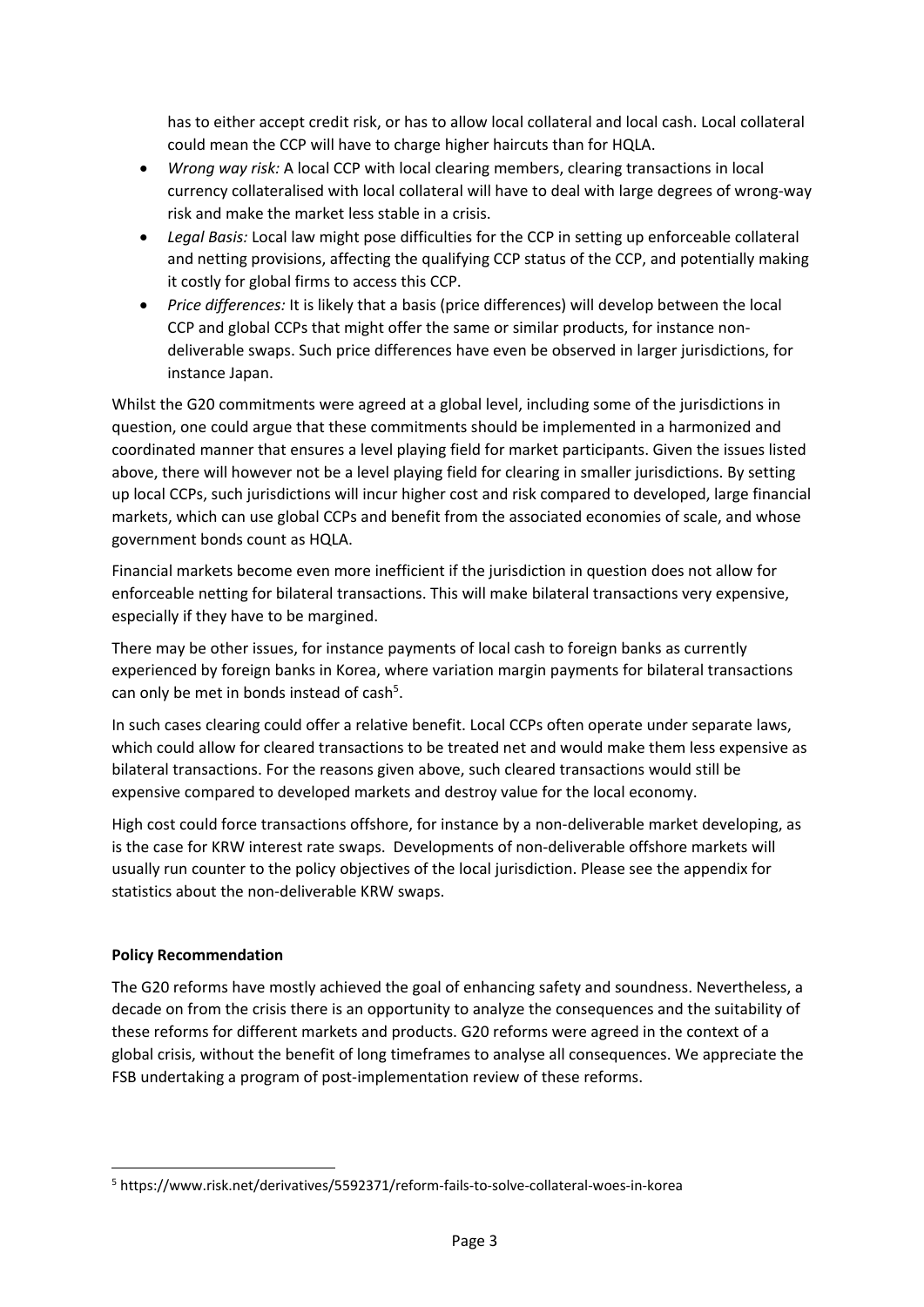We urge that countries with small, closed or developing derivatives markets are given time to develop their markets in an organic and orderly way. Before clearing mandates and exchange of bilateral initial margin are considered, certain necessary conditions need to be satisfied:

- 1. Netting is a true risk reducing tool and indispensable for the development of safe and efficient financial markets. The first step therefore is to implement a clean netting regime.
- 2. Review legal frameworks: other than a clean netting regime, the legal framework should be generally supporting of clearing, for instance by providing settlement finality and collateral rights.
- 3. Development of a derivatives markets with a sufficient amount of standardised products whose markets are liquid enough to enable safe clearing. While the market grows, there also should be no mandatory exchange of bilateral initial margin, as this tool will likely make transactions costly and could stifle the market.
- 4. As well as development of a derivatives market with liquid products there should also be a liquid and efficient collateral market, without undue restrictions.
- 5. Should there already be a CCP in this jurisdiction, or access to a CCP in another jurisdiction, the compliance of this CCP with the Principals for Financial Market Infrastructures<sup>6</sup> need to be considered.
- 6. Supervisors need to have sufficient data about trading activity.

In its report "Implementing OTC Derivatives Market Reforms"7, FSB set out high-level criteria for assessing whether a product is suitable for a clearing mandate:

- The degree of standardization of contractual terms and operational processes.
- Depth and liquidity of the market.
- The availability of fair, reliable and generally accepted pricing sources.
- Degree to which the risk characteristics of the product can be measured, financially modelled, and managed by a CCP that has appropriate expertise.

FSB also state that "*Authorities …should not mandate central clearing in circumstances that are not consistent with the G‐20 objectives*." In many cases the derivatives markets in smaller or closed jurisdictions do not meet these conditions today. In addition, it is conceivable that the derivatives markets in local currencies will not grow to an extent that all these conditions are met in the shortto-medium term. For instance, even in jurisdictions with large and highly developed derivatives markets, only a limited number of the most liquid and standardized contracts are mandated to clear.

We propose that jurisdictions with small or closed markets limit their clearing mandates to derivative transactions in global, systemically important currencies. This would be consistent with existing global clearing mandates implemented in jurisdictions with large, open derivatives markets. In many cases, a local clearing mandate may be not be necessary if local firms already clear such transactions as their counterparties are under a clearing mandate in another G20 jurisdiction. This would also provide for a level playing field between global firms and firms in the jurisdictions with a small or closed market.

<sup>6</sup> https://www.bis.org/cpmi/publ/d101a.pdf

<sup>7</sup> http://www.fsb.org/wp‐content/uploads/r\_101025.pdf